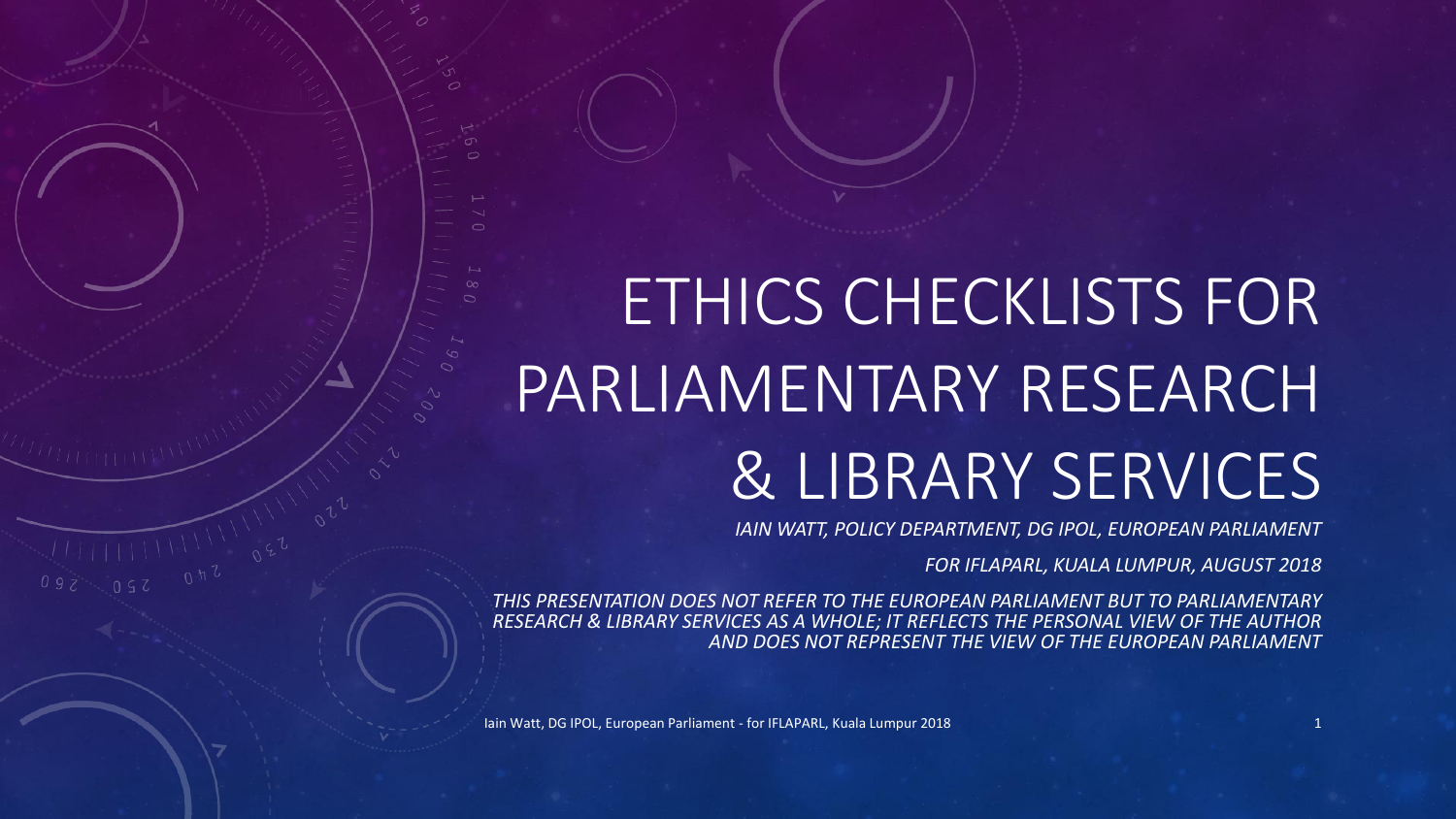# INTRODUCTION

- **Ethics**
	- Good and bad, right and wrong
	- Fair treatment, equity
	- Correct use of public money and resources
	- Interests recognising, responding to and managing interests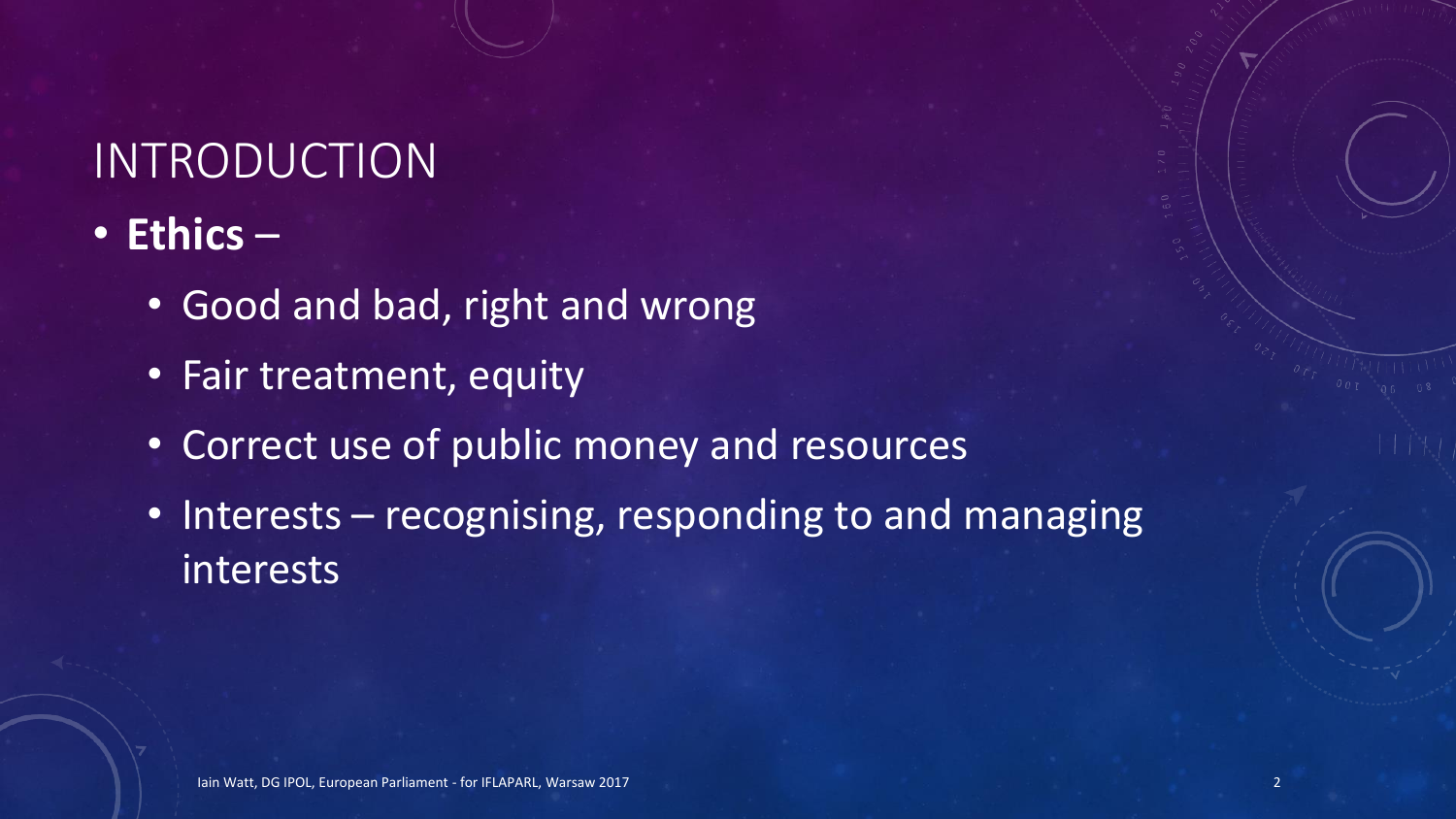# INTRODUCTION Distinguish between –

- a. General approach to ethics, morality
	- E.g. professional code of no discrimination, equal treatment for all clients
- b. Ethical approach in an institutional context
	- E.g. institutional policy that Members of Parliament are privileged clients – there cannot be equal treatment of all clients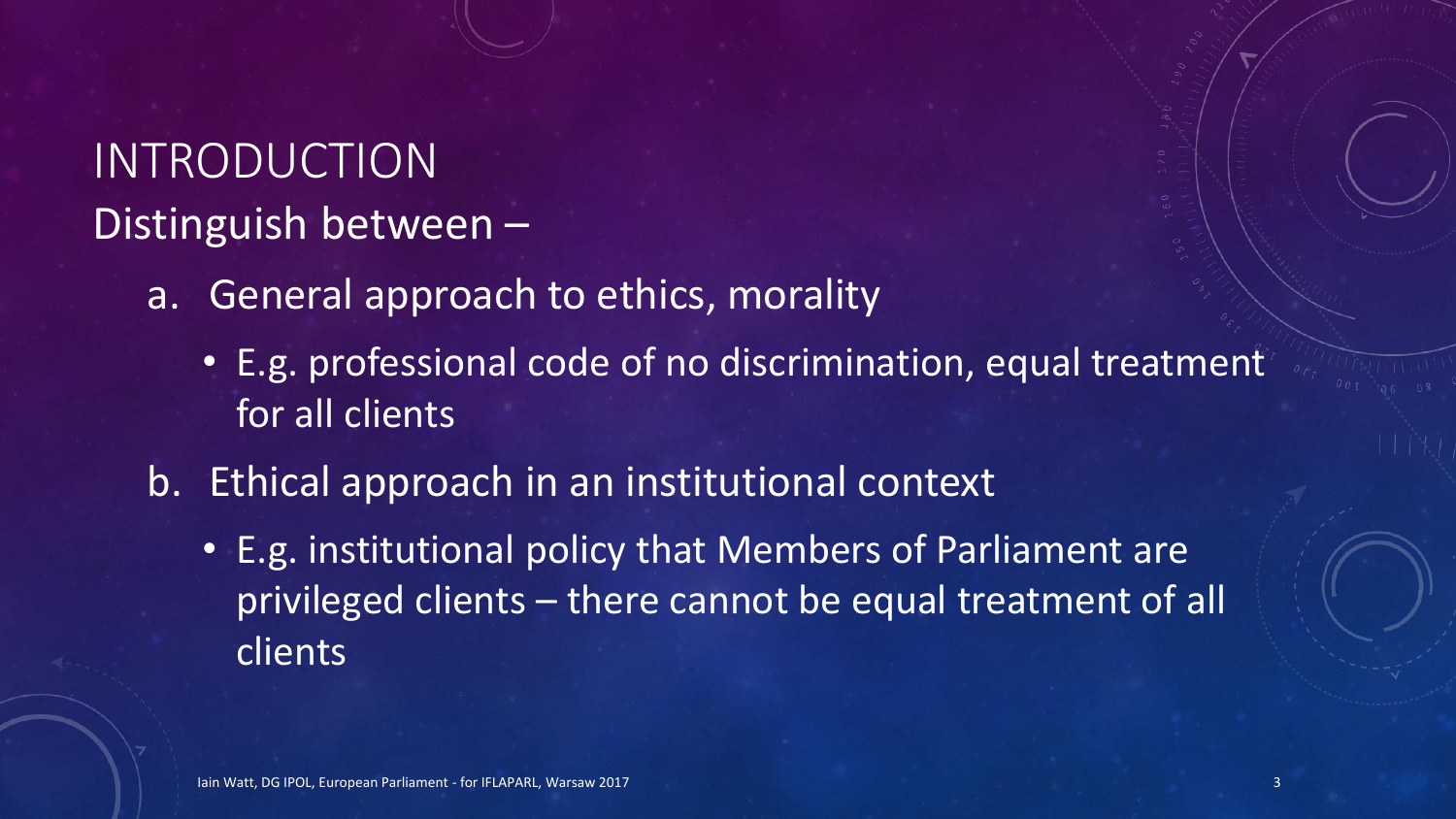# INTRODUCTION As professionals we face two key ethical challenges –

- a. Can I reconcile my professional and personal ethics with the institutional policies and practices that define how we must work?
- b. In my area of responsibility, can I ensure that work is done ethically within the institutional framework?
	- E.g. institutional policy may not itself be equitable, but is it applied uniformly and fairly?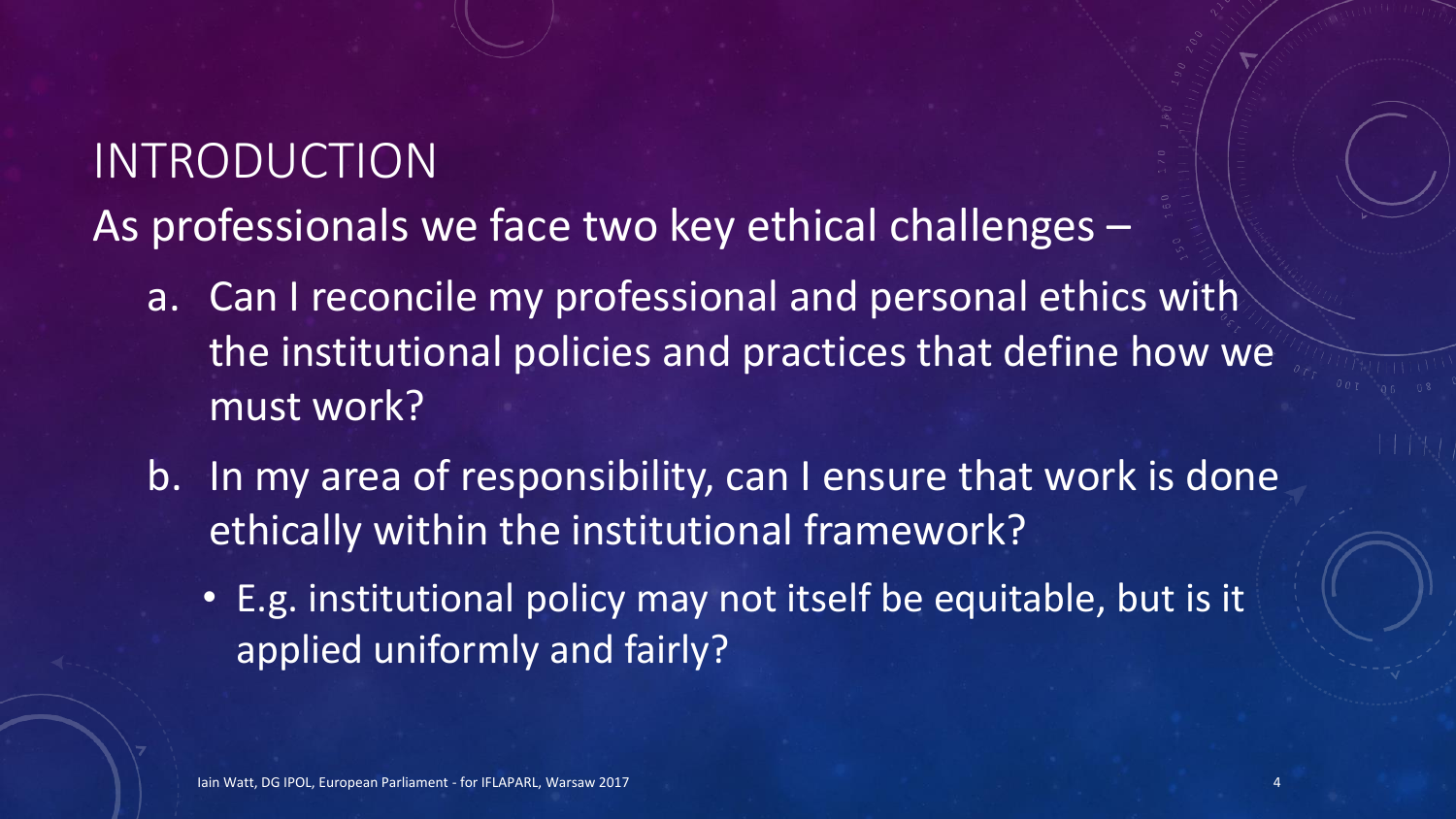### WHY ARE ETHICAL ISSUES IMPORTANT?

- How parliamentary research services and libraries handle ethical issues affects e.g.
	- Service performance, reputation and value of products
	- Product quality and authority
	- Relations with clients, staff & suppliers
	- Career and even health of you and your staff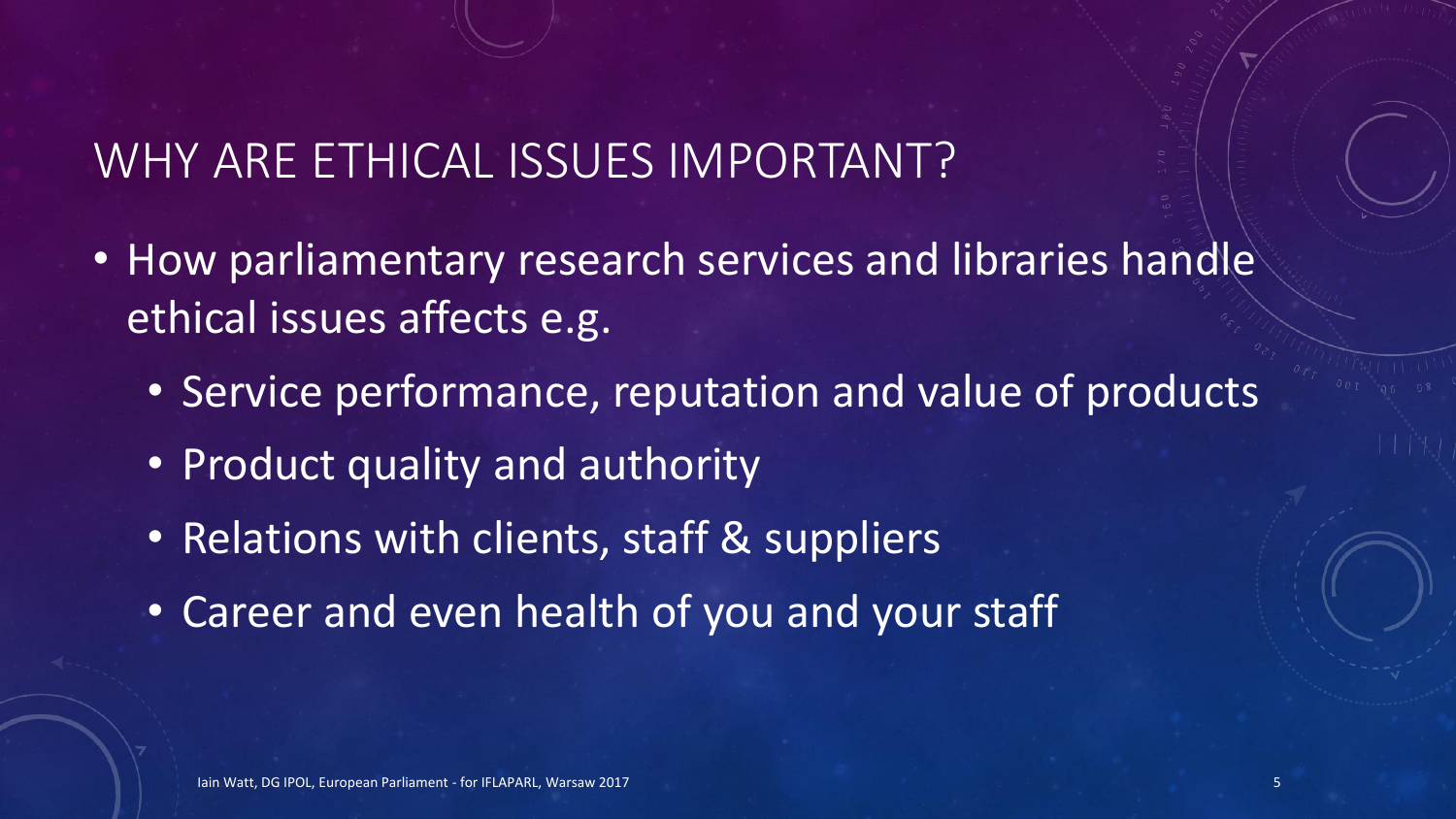# WHAT GUIDANCE EXISTS?

- There is no direct reference to "ethics" in either the 'Guidelines for legislative libraries' or 'Guidelines for parliamentary research services'
- There are generic ethical frameworks for e.g.
	- Library services
	- Academic/professional research in general
	- Public servants/officials of parliament
	- Procurement (which concerns especially contracted research)
	- Management of people etc.
- Useful but not sufficient for our purposes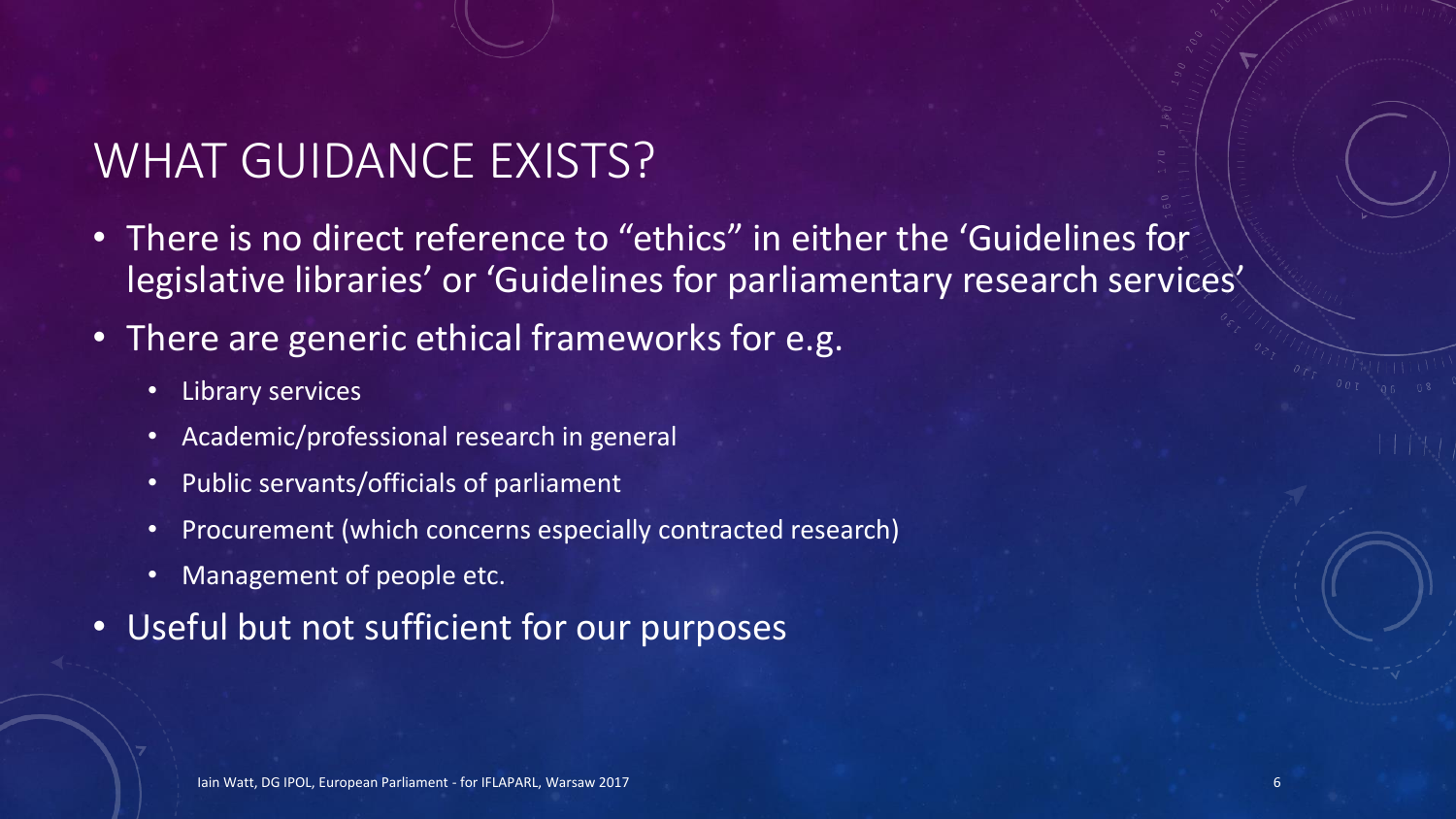#### WORK DONE SO FAR

- Topic introduced in IFLAPARL 2017 and a wide range of practical ethical challenges identified by survey and workshop
- Working group of the Standing Committee took the project forward
- Existing policies of parliamentary research & library services, with an ethical dimension, were collected and analysed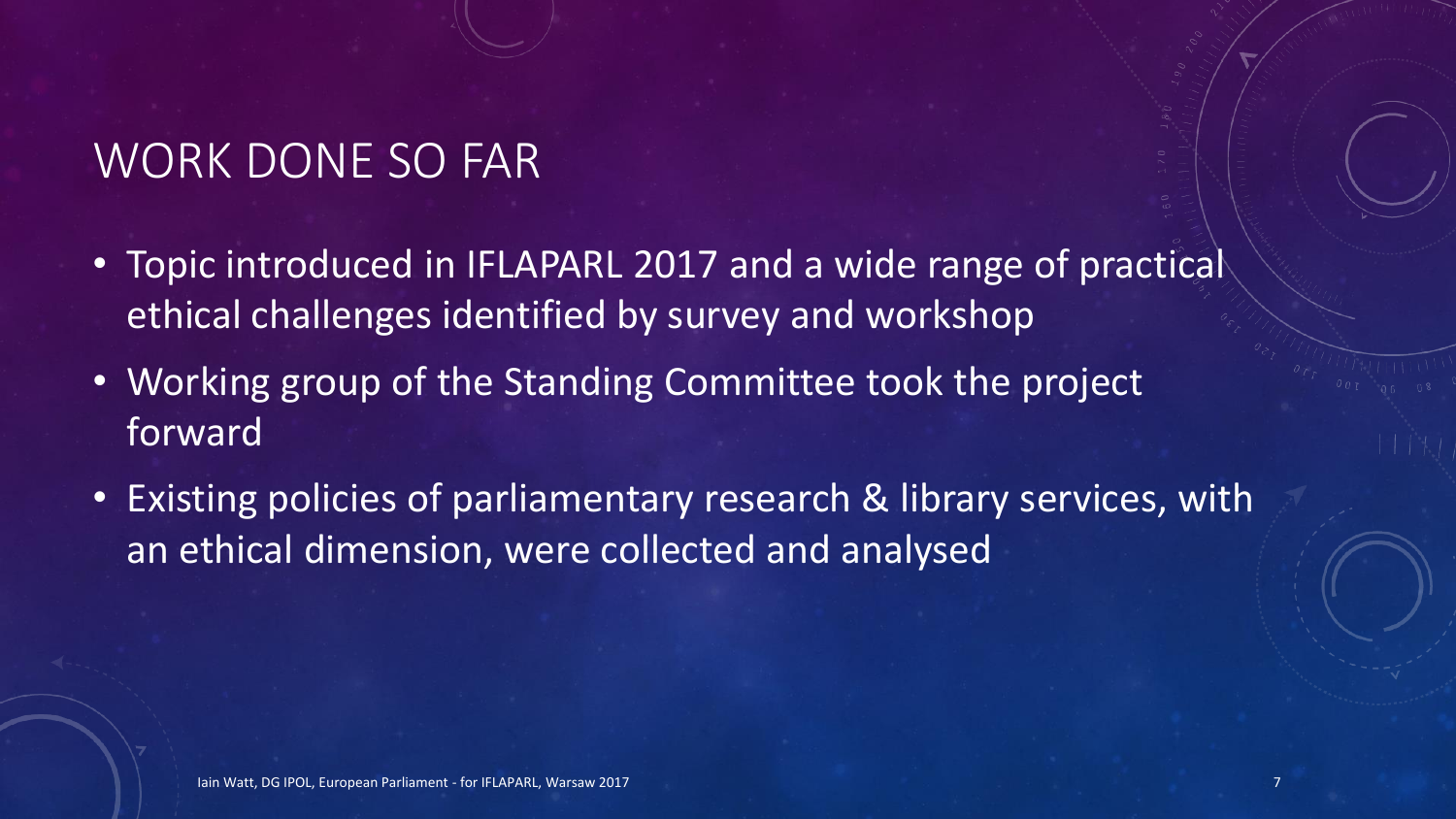# WORK DONE SO FAR

- Conclusion: not productive to lay down universal rules, but useful to identify ethical issues and examples of 'solutions'
	- Idea of 'checklists' so that services can self-assess
- The checklists are based on the real-life cases and the issues covered by the existing policies
- They are draft and certainly need to be edited further adding and removing points, revising texts

More info:<https://www.ifla.org/node/61910>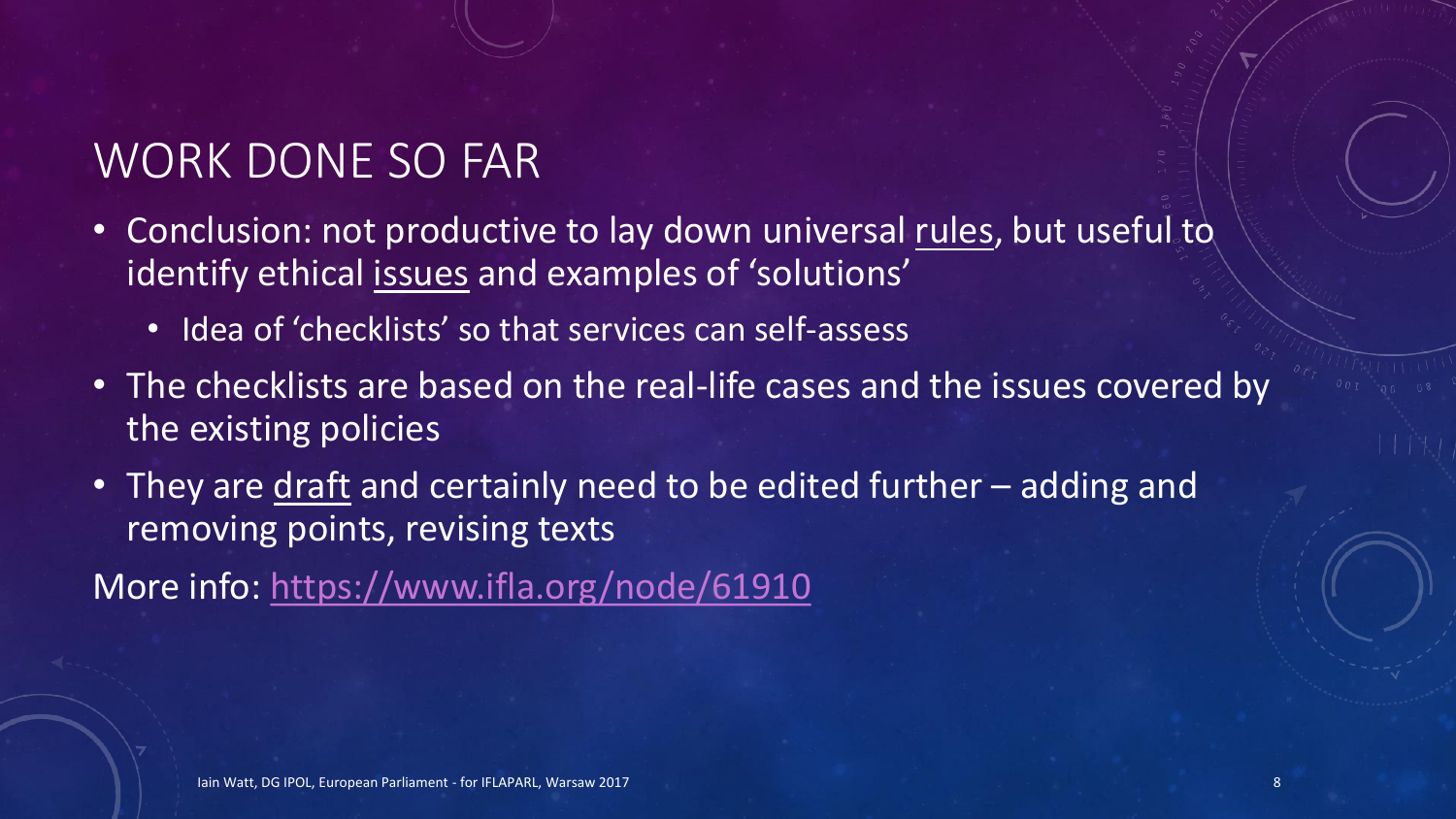#### **CHECKLISTS**

- Divided into seven areas:
	- 1. Service mandate
	- 2. Autonomy within the administration
	- 3. Access to services
	- 4. Resource allocation
	- 5. Production methods
	- 6. Staff (human resource management)
	- 7. The power of Members

Draft checklists: <https://www.ifla.org/node/62123>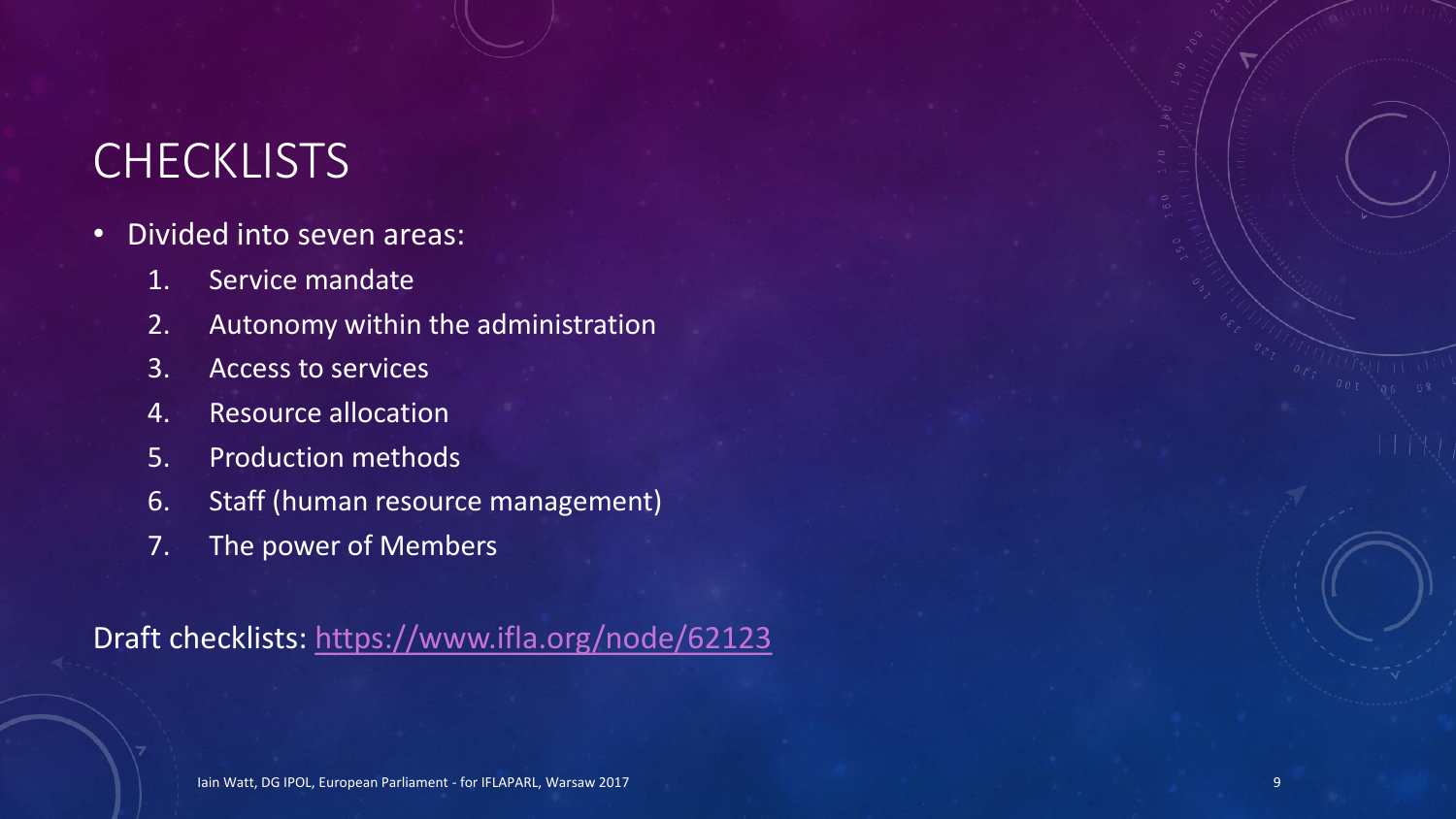#### **WORKSHOP**

- In groups, to review one of the seven checklists
- Consider the issues listed
	- Are there issues missing from the list?
	- Any points that are irrelevant?
	- Which are the most important points?
- Do you find the idea of a self-assessment checklist useful?
- Is there another approach to working on ethics we should take instead, or in addition?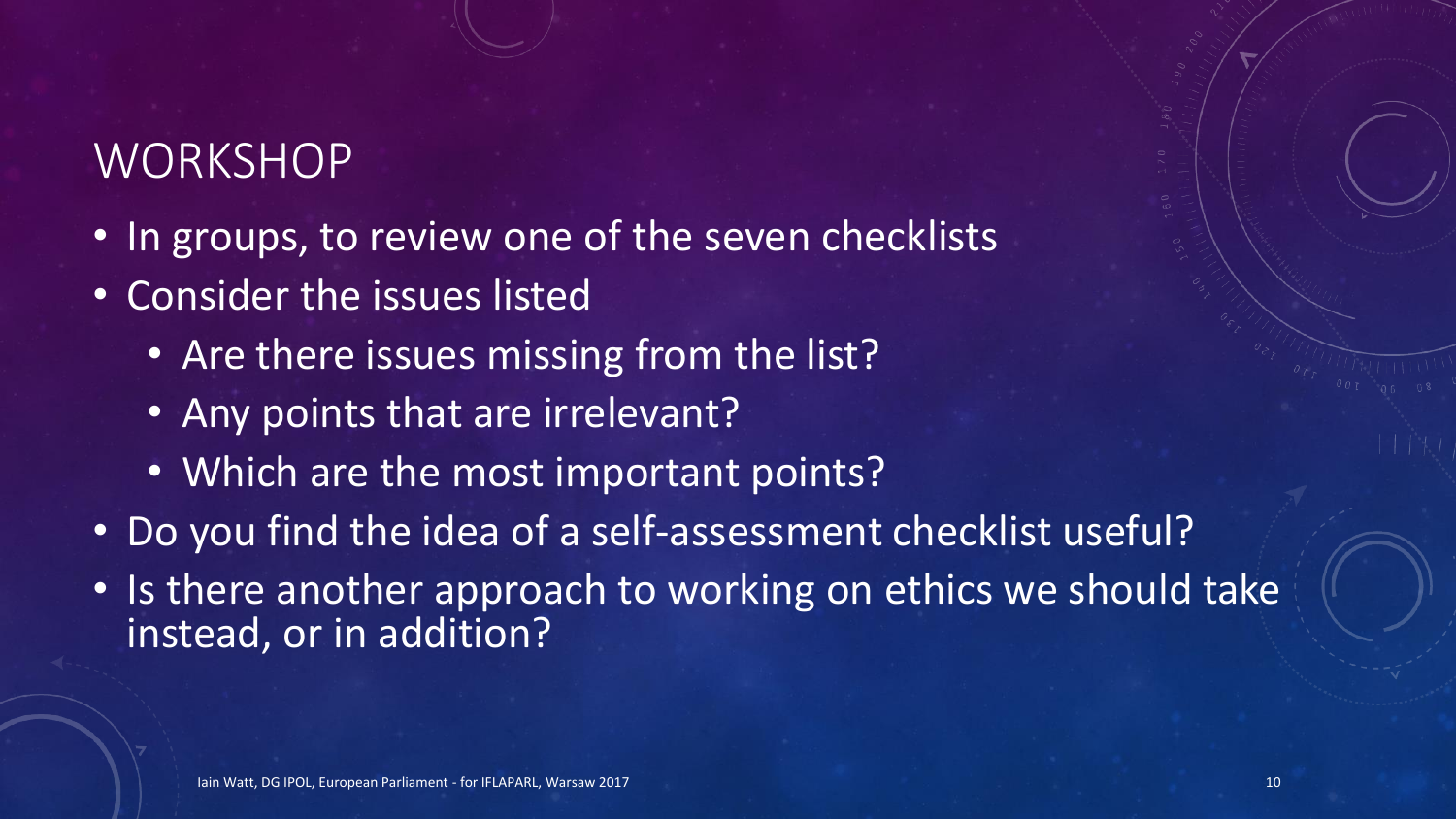#### AFTER THE WORKSHOP

- Before you leave the IFLA Conference
	- Please answer all seven checklists *anonymously*, reflecting your view and the situation in your service
	- Put the completed checklists in the envelope provided
	- Return the envelope at the open session on Tuesday 28 August or give it to Iain Watt, Steve Wise, Karin Finer or any member of the Standing Committee.
- You are encouraged to discuss the question of service ethics with your staff and colleagues, and in the regional organisations for parliamentary research & library services. Share the conclusions!